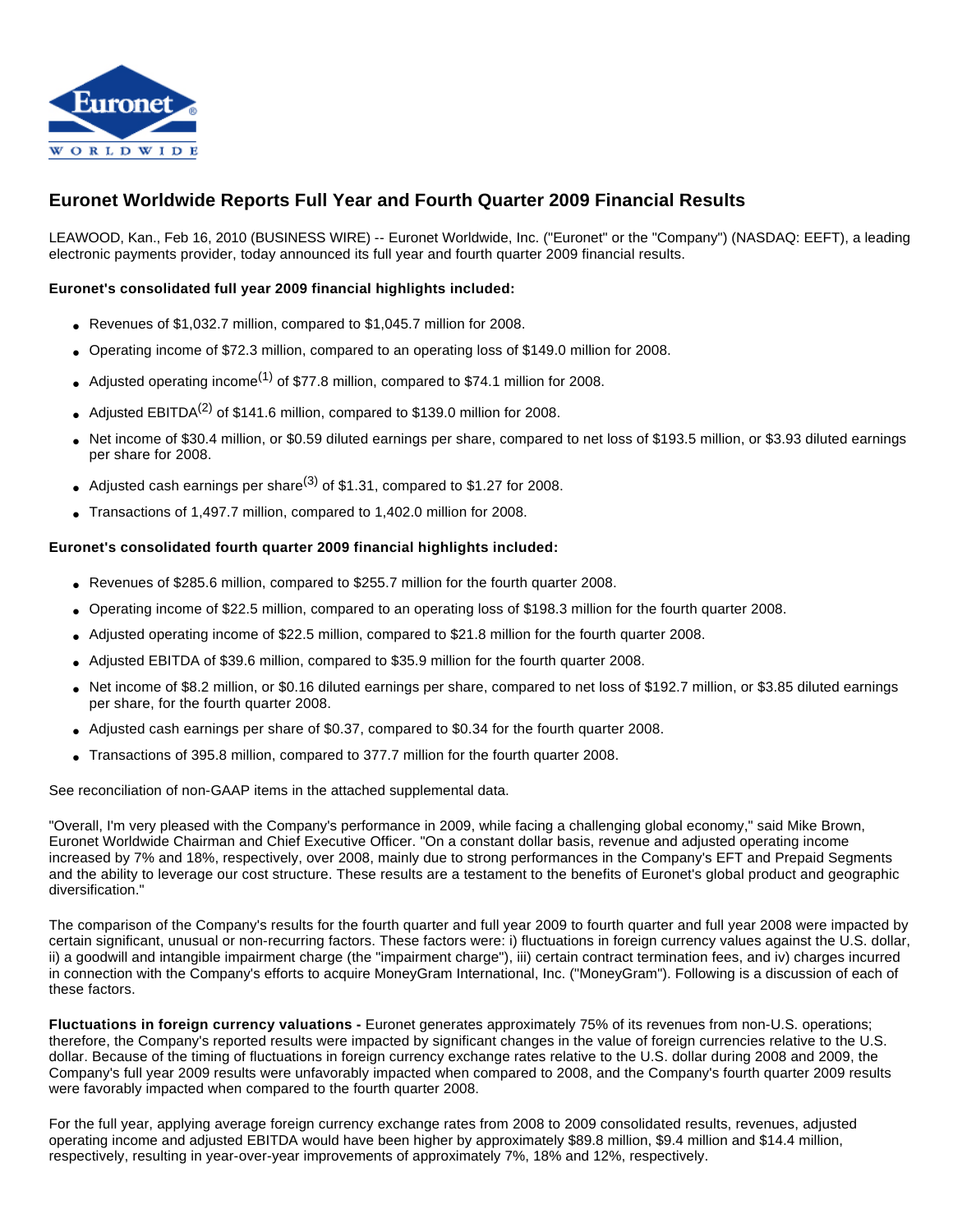For the fourth quarter, applying average foreign currency exchange rates from the fourth quarter 2008 to fourth quarter 2009 consolidated results, revenues, adjusted operating income and adjusted EBITDA would have been lower by approximately \$27.7 million, \$3.2 million and \$4.2 million, respectively, resulting in year-over-year improvement in revenues of approximately 1%, and declines in adjusted operating income and adjusted EBITDA of 11% and 1%, respectively.

**Impairment charge -** The above results for the full year and fourth quarter 2008 include a non-cash estimated impairment charge of \$220.1 million. Of this charge, \$169.4 million related to the Company's 2007 acquisition of RIA and \$50.7 million related to the 2004 and 2005 acquisitions of two Spanish prepaid processors. The Company finalized its 2008 valuation analysis during the first quarter 2009 and recorded an additional impairment charge of \$9.9 million related to the RIA acquisition, resulting in a total consolidated impairment charge of \$230.0 million.

**Contract termination fees** - Full year 2009 revenues and operating income include contract termination fees totaling \$4.4 million related to the early termination of two contracts in the EFT Processing Segment.

**Efforts to acquire MoneyGram -** The full year 2008 results include \$21.8 million in charges in connection with the Company's efforts to acquire MoneyGram comprising \$18.8 million in non-operating unrealized losses associated with investments in MoneyGram and \$3.0 million in attempted acquisition-related operating costs. The full year 2009 results include a gain of \$1.8 million associated with the sale of the Company's investment in MoneyGram.

#### **Segment and Other Results**

**The EFT Processing Segment** reported the following results for 2009:

- Revenues of \$197.7 million, compared to \$205.3 million for 2008.
- Operating income of \$48.3 million, compared to \$38.3 million for 2008.
- Adjusted operating income of \$43.9 million, compared to \$38.3 million for 2008.
- Adjusted EBITDA of \$62.5 million, compared to \$57.6 million for 2008.
- Transactions of 703.0 million, compared to 672.2 million for 2008.

**The EFT Processing Segment** reported the following results for the fourth quarter 2009:

- Revenues of \$55.0 million, compared to \$50.3 million for the fourth quarter 2008.
- Operating income of \$14.3 million, compared to \$10.9 million for the fourth quarter 2008.
- Adjusted EBITDA of \$19.4 million, compared to \$15.3 million for the fourth quarter 2008.
- Transactions of 187.0 million, compared to 177.5 million for the fourth quarter 2008.

The Segment's full year 2009 operating income included \$4.4 million of contract termination fees; the exclusion of this item results in the adjusted operating income presented above.

Fluctuations in foreign currency exchange rates significantly impacted the Segment's results. For the full year, applying average foreign currency exchange rates from 2008 to 2009 results, revenues, adjusted operating income and adjusted EBITDA would have been higher by approximately \$29.5 million, \$5.4 million and \$8.5 million, respectively, resulting in year-over-year improvements of approximately 11%, 29% and 23%, respectively.

For the fourth quarter, applying average foreign currency exchange rates from the fourth quarter 2008 to fourth quarter 2009 results, revenues, operating income and adjusted EBITDA would have been lower by approximately \$2.8 million, \$0.9 million and \$1.1 million, respectively, resulting in year-over-year improvement in revenues, adjusted operating income and adjusted EBITDA of 4%, 23% and 20%, respectively.

The Segment's profit growth is remarkable in light of certain contract terminations announced in February 2009 and the stress experienced by financial institutions across the globe. The profit expansion was primarily driven by transaction fee increases in Germany, reduced operating losses from the Company's cross-border product, increases in the number of owned ATMs in Poland and increased transaction levels on Cashnet - Euronet's shared ATM network in India.

The EFT Processing Segment ended 2009 with 9,720 operated ATMs compared to 10,128 ATMs at the end of 2008 and 9,473 ATMs at the end of third quarter 2009. The year-over-year comparison was impacted by the customer contract terminations announced a year ago, partially offset by expansions throughout the year in owned and outsourced ATMs in several markets. As of December 31, 2009, Euronet operates ATMs primarily in Hungary, Poland, Germany, Croatia, the Czech Republic, Greece, Romania, Slovakia, Serbia, Montenegro, Ukraine, Bulgaria, India and China.

Also during the fourth quarter 2009, the Company sold the assets of Euronet Essentis Limited ("Essentis") for a small gain. The results of Essentis are reported as discontinued operations for all periods presented.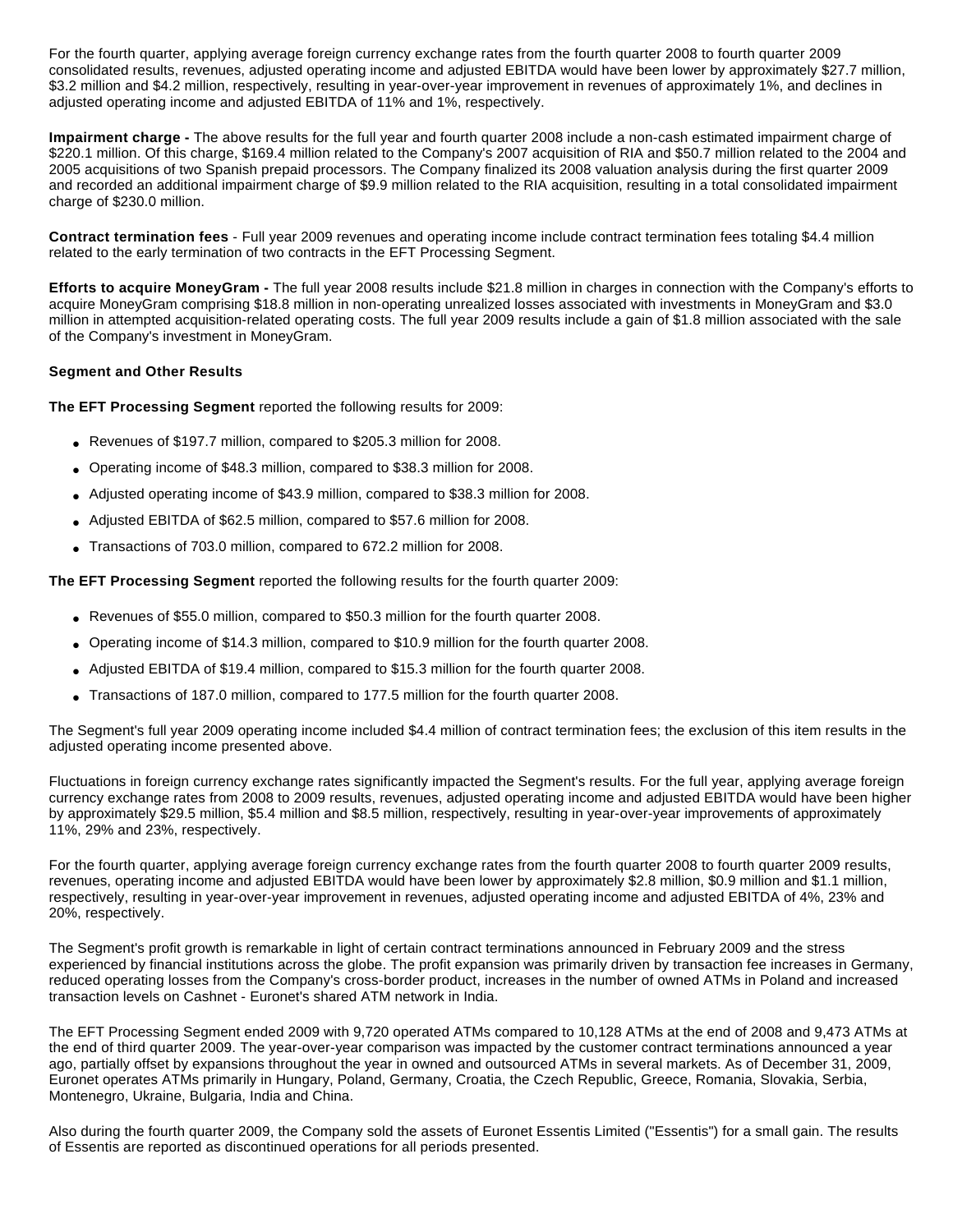#### **The Prepaid Processing Segment** reported the following results for 2009:

- Revenues of \$602.0 million, compared to \$609.1 million for 2008.
- Operating income of \$49.3 million, compared to an operating loss of \$4.8 million for 2008.
- Adjusted operating income of \$49.3 million, compared to \$45.9 million for 2008.
- Adjusted EBITDA of \$64.5 million, compared to \$62.5 million for 2008.
- Transactions of 777.1 million, compared to 713.1 million for 2008.

**The Prepaid Processing Segment** reported the following results for the fourth quarter 2009:

- Revenues of \$168.7 million, compared to \$145.4 million for the fourth quarter 2008.
- Operating income of \$12.8 million, compared to an operating loss of \$39.1 million for the fourth quarter 2008.
- Adjusted operating income of \$12.8 million, compared to \$11.6 million for the fourth quarter 2008.
- Adjusted EBITDA of \$16.9 million, compared to \$15.5 million for the fourth quarter 2008.
- Transactions of 204.2 million, compared to 195.9 million for the fourth quarter 2008.

The Segment's operating income for the full year and fourth quarter 2008 included an impairment charge of \$50.7 million related to the Company's 2004 and 2005 acquisitions of two Spanish prepaid operators; the exclusion of this item results in the adjusted operating income presented above.

Fluctuations in foreign currency exchange rates significantly impacted the Segment's results. For the full year, applying average foreign currency exchange rates from 2008 to 2009 results, revenues, adjusted operating income and adjusted EBITDA would have been higher by approximately \$53.6 million, \$4.1 million and \$5.2 million, respectively, resulting in year-over-year improvements of approximately 8%, 16% and 12%, respectively.

For the fourth quarter, applying average foreign currency exchange rates from the fourth quarter 2008 to fourth quarter 2009 results, revenues, adjusted operating income and adjusted EBITDA would have been lower by approximately \$21.4 million, \$2.1 million and \$2.4 million, respectively, resulting in year-over-year improvement in revenues of approximately 1%, and declines in adjusted operating income and adjusted EBITDA of 8% and 6%, respectively.

Increases in revenue were limited by mobile operator rate decreases in certain markets, most of which were passed through to retailers. The increased profitability for the full year 2009 compared to 2008 is due to transaction growth, additional non-mobile related products and success in increasing market share in certain key markets.

After considering the effects of changes in foreign currency exchange rates, the decline in profits for the fourth quarter 2009 compared to the fourth quarter 2008 was due primarily to the resolution of certain aged reconciliation issues in one of the operating units. This decline was partially offset by improvement in profits in certain key markets, reduced losses in Italy as the Company expands its distribution network and increased distribution of non-mobile products.

As of December 31, 2009, the Prepaid Processing Segment processes electronic point-of-sale ("POS") prepaid transactions at approximately 498,000 POS terminals across 237,000 retailer locations in Europe, Asia Pacific and the U.S, compared to approximately 430,000 POS terminals across 223,000 retailer locations as of December 31, 2008.

**The Money Transfer Segment** reported the following results for 2009:

- Revenues of \$233.0 million, compared to \$231.3 million for 2008.
- Operating loss of \$0.3 million, compared to an operating loss of \$157.1 million for 2008.
- Adjusted operating income of \$9.6 million, compared to \$12.3 million for 2008.
- Adjusted EBITDA of \$30.3 million, compared to \$31.7 million for 2008.
- Transfer transactions of 17.6 million, compared to 16.7 million for 2008.

**The Money Transfer Segment** reported the following results for the fourth quarter 2009:

- Revenues of \$61.9 million, compared to \$60.0 million for the fourth quarter 2008.
- Operating income of \$2.3 million, compared to an operating loss of \$164.8 million for the fourth quarter 2008.
- Adjusted operating income of \$2.3 million, compared to \$4.6 million for the fourth quarter 2008.
- Adjusted EBITDA of \$7.8 million, compared to \$9.3 million for the fourth quarter 2008.
- Transfer transactions of 4.6 million, compared to 4.3 million for the fourth quarter 2008.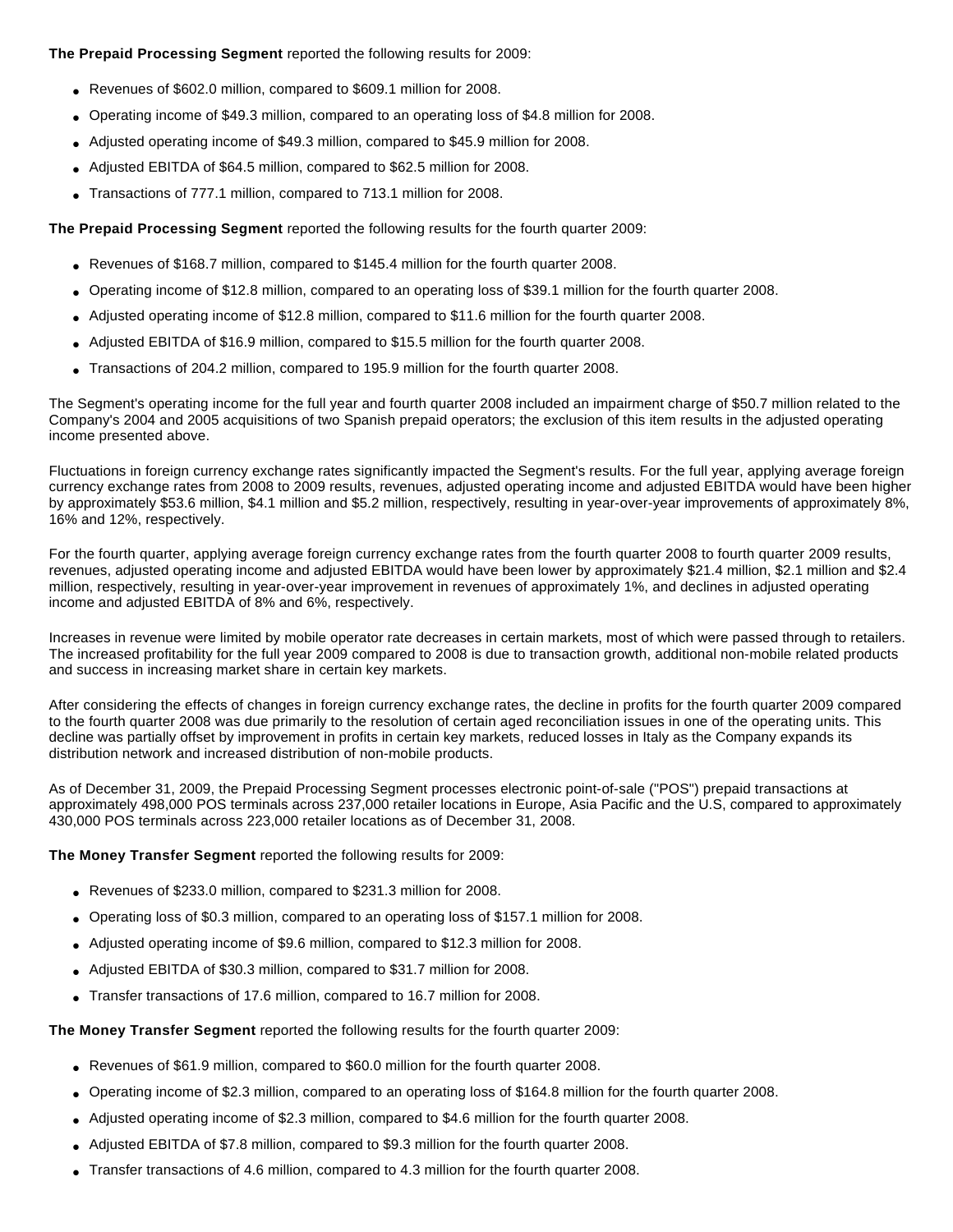The Segment's operating income for the full year and fourth quarter 2008 include an impairment charge of \$169.4 million related to the Company's 2007 acquisition of RIA. The full year 2009 includes an additional \$9.9 million impairment charge related to the finalization of the Company's 2008 impairment test in the first quarter 2009; the exclusion of these items results in the adjusted operating income presented above.

Fluctuations in foreign currency exchange rates significantly impacted the Segment's results. For the full year, applying average foreign currency exchange rates from 2008 to 2009 results, revenues, adjusted operating income and adjusted EBITDA would have been higher by approximately \$6.7 million, \$0.2 million and \$0.8 million, respectively, resulting in year-over-year improvement in revenues of approximately 4%, and declines in adjusted operating income and adjusted EBITDA of 20% and 2%, respectively.

For the fourth quarter, applying average foreign currency exchange rates from the fourth quarter 2008 to fourth quarter 2009 results, revenues, adjusted operating income and adjusted EBITDA would have been lower by approximately \$3.5 million, \$0.4 million and \$0.7 million, respectively, resulting in year-over-year declines of approximately 3%, 59% and 24%, respectively.

Transfers to Mexico from the U.S. declined 24% for the fourth quarter 2009 compared to the fourth quarter 2008, and declined 20% for 2009 compared to 2008, due to ongoing weakness in U.S. employment. After adjusting for changes in foreign currency exchange rates, reductions in profits were due to the declining transfers to Mexico, expansion efforts and store depreciation in European markets and a significant benefit in the fourth quarter 2008 from favorable management of foreign exchange spreads.

As of December 31, 2009, the Money Transfer Segment operates a network of approximately 82,200 locations, compared to 75,800 as of December 31, 2008, serving more than 100 countries.

**Corporate and other** had \$25.0 million of operating expenses for 2009, compared to \$25.4 million for 2008. Operating expense for 2008 includes \$3.0 million in professional fees associated with the abandoned acquisition efforts related to MoneyGram. Fourth quarter 2009 operating expenses were \$6.9 million compared to \$5.3 million for 2008. The full year and quarterly increase is primarily attributable to increased professional fees, incentive accruals and a fourth quarter 2008 reversal of performance-based stock compensation.

#### **Balance Sheet and Financial Position**

The Company's unrestricted cash on hand was \$183.5 million as of December 31, 2009 compared to \$181.3 million as of December 31, 2008. Euronet's total indebtedness was \$327.9 million as of December 31, 2009, compared to \$374.0 million as of December 31, 2008. The 2009 decrease in debt was largely the result of the Company's repurchase of its 1.625% convertible bonds, offset somewhat by the Company's use at year end of its revolving credit facility to fund seasonal working capital requirements.

#### **Guidance**

The Company expects adjusted cash earnings per share for the first quarter 2010 to be approximately \$0.32. Expectations for the first quarter 2010 reflect a seasonal reduction in transactions following the higher transaction levels during the fourth quarter holiday season. Absent unusual circumstances, such as acquisitions, or significant fluctuations in foreign currency exchange rates, we estimate that each of the Company's three business segments' overall revenue will be approximately 5% to 10% lower during the first quarter of each year compared to the fourth quarter of the previous year.

#### **Non-GAAP Measures**

We believe that adjusted EBITDA and adjusted cash earnings per share provide useful information to investors because they are indicators of the strength and performance of our ongoing business operations. These calculations are used to more fully describe the results of the business and are commonly used as a basis for investors, analysts and credit rating agencies to evaluate and compare the operating performance and value of companies within the payment processing industry.

The Company's management analyzes historical results adjusted for certain items that are non-operational and non-recurring. Management believes the exclusion of these items provides a more complete and comparable basis for evaluating the underlying business unit performance. The attached schedules provide a full reconciliation of these non-GAAP financial measures to their most directly comparable U.S. GAAP financial measure.

(1) Adjusted operating income is defined as operating income excluding goodwill and intangible impairment charges and other nonoperating or non-recurring items. Although these items are considered operating income or expenses under generally accepted accounting principles, these unusual and non-recurring items have been excluded to enable a more complete understanding of the Company's core operating performance.

(2) Adjusted EBITDA is defined as operating income excluding depreciation, amortization, share-based compensation expenses and other non-operating or non-recurring items. Although these items are considered operating costs under U.S. GAAP, these expenses primarily represent non-cash current period allocations of costs associated with long-lived assets acquired in prior periods. Similarly, expense recorded for share-based compensation does not represent a current or future period cash cost.

(3) Adjusted cash earnings per share is defined as diluted U.S. GAAP earnings per share excluding the tax-effected impacts of: a) foreign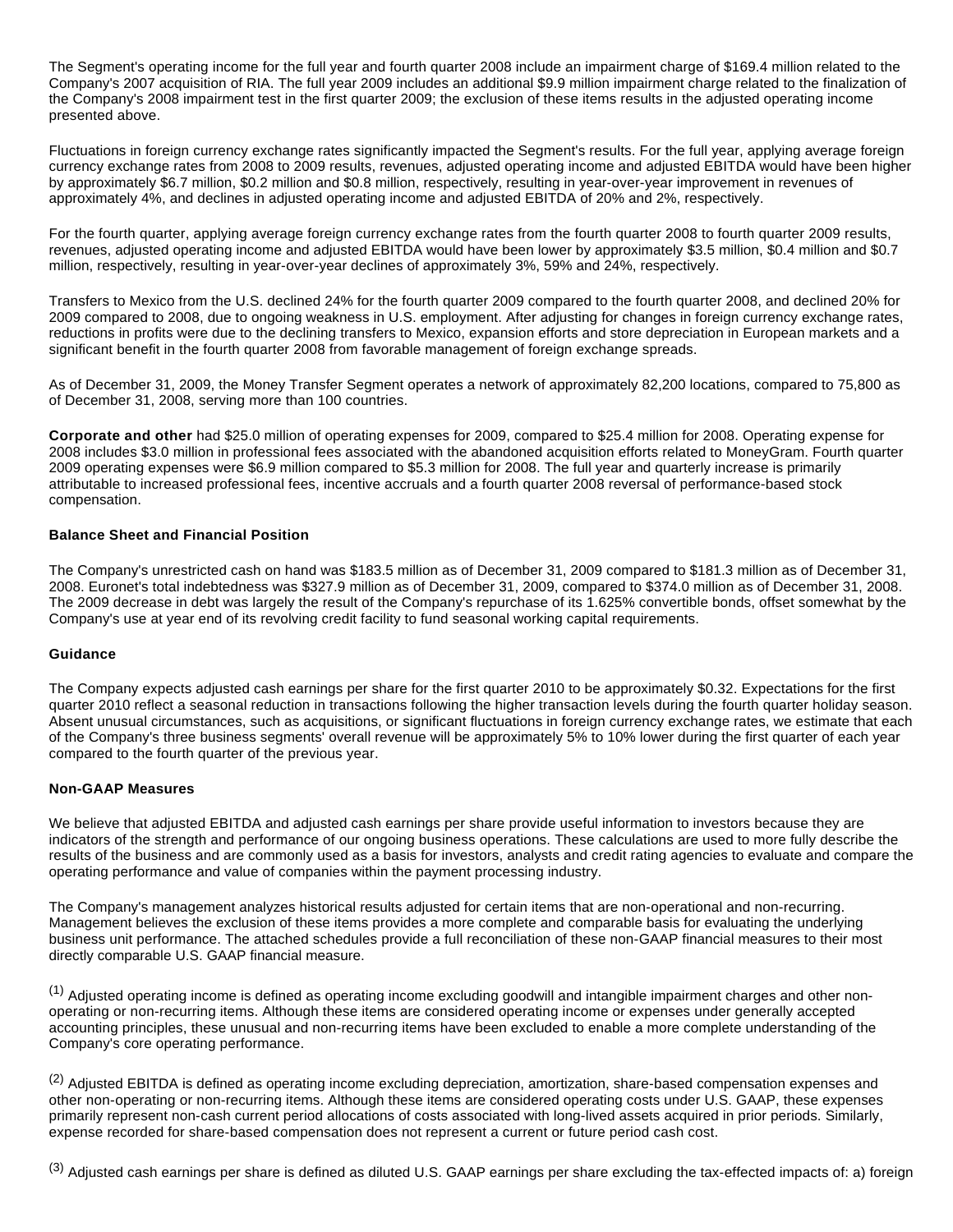exchange gains or losses, b) discontinued operations, c) gains or losses from the early retirement of debt, d) share-based compensation, e) acquired intangible asset amortization, f) non-cash interest expense, g) non-cash income tax expense, and h) other non-operating or non-recurring items. Adjusted cash earnings per share includes shares potentially issuable in settlement of convertible bonds or other obligations, if the assumed issuances are dilutive to adjusted cash earnings per share.

#### **Conference Call and Slide Presentation**

Euronet Worldwide will host an analyst conference call on Wednesday, February 17, 2010, at 9:00 a.m. U.S. Eastern Time to discuss these results. To listen to the call via telephone, dial 888-791-4316 (USA) or +1-913-312-0406 (non-USA). The conference call will also be available via webcast at [www.euronetworldwide.com](http://cts.businesswire.com/ct/CT?id=smartlink&url=http%3A%2F%2Fwww.euronetworldwide.com&esheet=6182032&lan=en_US&anchor=www.euronetworldwide.com&index=1&md5=5d5a91dcdeb958a901df4328575605e6) or [http://ir.euronetworldwide.com.](http://cts.businesswire.com/ct/CT?id=smartlink&url=http%3A%2F%2Fir.euronetworldwide.com&esheet=6182032&lan=en_US&anchor=http%3A%2F%2Fir.euronetworldwide.com&index=2&md5=987e35d40833673edd1ede59dc724c84) Participants should go to the Web site at least 5 minutes prior to the scheduled start time of the event to register. A slideshow will be included in the webcast.

A webcast replay will be available beginning approximately one hour after the event at [www.euronetworldwide.com](http://cts.businesswire.com/ct/CT?id=smartlink&url=http%3A%2F%2Fwww.euronetworldwide.com&esheet=6182032&lan=en_US&anchor=www.euronetworldwide.com&index=3&md5=893b1a37670efbc5dcc173d938765cfb) or [http://ir.euronetworldwide.com.](http://cts.businesswire.com/ct/CT?id=smartlink&url=http%3A%2F%2Fir.euronetworldwide.com&esheet=6182032&lan=en_US&anchor=http%3A%2F%2Fir.euronetworldwide.com&index=4&md5=14be8b1f20526815d765351f808b0316) To dial in for the replay, the call-in number is 888-203-1112 (USA) or +1-719-457-0820 (non-USA). The replay passcode is 4946895. The call and webcast replay will be available for one month.

#### **About Euronet Worldwide, Inc.**

Euronet Worldwide is an industry leader in processing secure electronic financial transactions. The Company offers payment and transaction processing solutions to financial institutions, retailers, service providers and individual consumers which include comprehensive ATM, POS and card outsourcing services; card issuing and merchant acquiring services; software solutions; consumer money transfer and bill payment services; and electronic distribution for prepaid mobile airtime and other prepaid products. Euronet operates and processes transactions from 46 countries.

Euronet's global payment network is extensive -- including 9,720 ATMs, approximately 53,000 EFT POS terminals and a growing portfolio of outsourced debit and credit card services which are under management in 30 countries; card software solutions; a prepaid processing network of approximately 498,000 POS terminals across approximately 237,000 retailer locations in 23 countries; and a consumer-toconsumer money transfer network of approximately 82,200 locations serving more than 100 countries. With corporate headquarters in Leawood, Kansas, USA, and 39 worldwide offices, Euronet serves clients in approximately 150 countries. For more information, please visit the Company's Web site at [www.euronetworldwide.com.](http://cts.businesswire.com/ct/CT?id=smartlink&url=http%3A%2F%2Fwww.euronetworldwide.com%2F&esheet=6182032&lan=en_US&anchor=www.euronetworldwide.com&index=5&md5=e6078ba1fe0177f9b6a59fcbeb0d4048)

Statements contained in this news release that concern Euronet's or its management's intentions, expectations, or predictions of future performance, are forward-looking statements. Euronet's actual results may vary materially from those anticipated in such forward-looking statements as a result of a number of factors, including: conditions in world financial markets and general economic conditions; technological developments affecting the market for the Company's products and services; foreign currency exchange fluctuations; the Company's ability to renew existing contracts at profitable rates; and changes in laws and regulations affecting the Company's business, including immigration laws. These risks and other risks are described in the Company's filings with the Securities and Exchange Commission, including our Annual Report on Form 10-K, Quarterly Reports on Form 10-Q and Current Reports on Form 8-K. Copies of these filings may be obtained via the SEC's Edgar website or by contacting the Company or the SEC. Euronet does not intend to update these forward-looking statements and undertakes no duty to any person to provide any such update under any circumstances. The Company regularly posts important information to the investor relations section of its Web site.

#### **EURONET WORLDWIDE, INC. Consolidated Statements of Operations (unaudited - in millions, except share and per share data)**

|                                              | <b>Year Ended</b><br>December 31, |         | <b>Three Months Ended</b><br>December 31, |         |
|----------------------------------------------|-----------------------------------|---------|-------------------------------------------|---------|
|                                              | 2009                              | 2008    | 2009                                      | 2008    |
| Revenues:                                    |                                   |         |                                           |         |
| <b>EFT Processing</b>                        | \$197.7                           | \$205.3 | \$55.0                                    | \$50.3  |
| <b>Prepaid Processing</b>                    | 602.0                             | 609.1   | 168.7                                     | 145.4   |
| Money Transfer                               | 233.0                             | 231.3   | 61.9                                      | 60.0    |
| Total revenues                               | 1,032.7                           | 1,045.7 | 285.6                                     | 255.7   |
| Operating expenses:                          |                                   |         |                                           |         |
| Direct operating costs                       | 678.4                             | 703.8   | 186.3                                     | 166.5   |
| Salaries and benefits                        | 129.5                             | 129.0   | 35.1                                      | 32.4    |
| Selling, general and administrative          | 86.7                              | 85.4    | 26.6                                      | 21.8    |
| Impairment of goodwill and long lived assets | 9.9                               | 220.1   |                                           | 220.1   |
| Depreciation and amortization                | 55.9                              | 56.4    | 15.1                                      | 13.2    |
| Total operating expenses                     | 960.4                             | 1.194.7 | 263.1                                     | 454.0   |
| Operating income (loss)                      | 72.3                              | (149.0) | 22.5                                      | (198.3) |
| Other income (expense):                      |                                   |         |                                           |         |
| Interest income                              | 3.3                               | 10.6    | 0.8                                       | 2.1     |
| Interest expense                             | (25.7)                            | (36.3)  | (6.0)                                     | (8.1)   |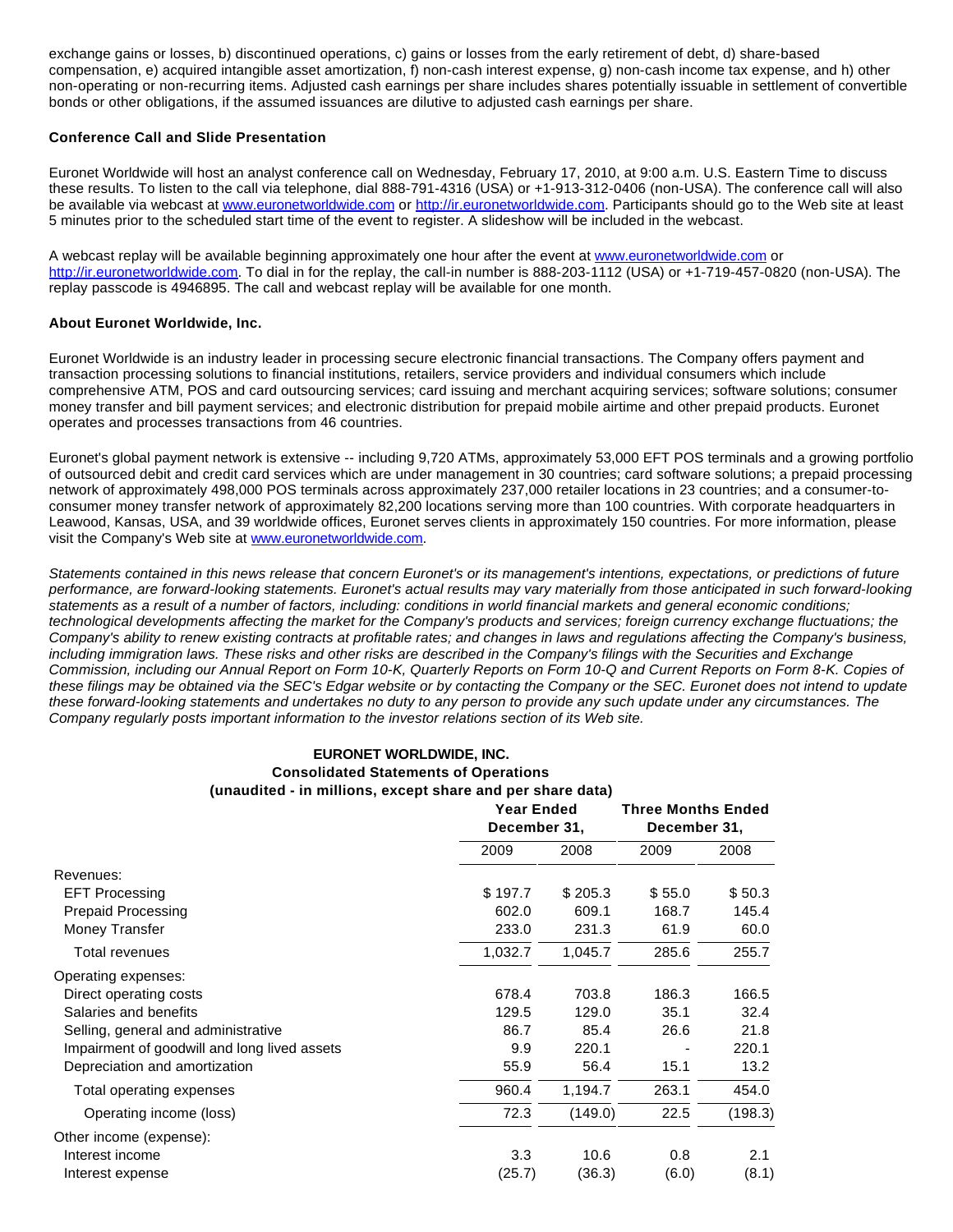| Income from unconsolidated affiliates                        | 1.9    | 1.3                                         | 0.4    | 0.4       |
|--------------------------------------------------------------|--------|---------------------------------------------|--------|-----------|
| Gain (loss) on early retirement of debt                      | (0.3)  | 1.4                                         |        | 0.7       |
| Foreign exchange gain (loss), net                            | 3.9    | (9.8)                                       | (2.9)  | (3.2)     |
| Gain on sale of (impairment loss on) investment securities   | 1.8    | (18.8)                                      |        |           |
| Total other income (expense), net                            | (15.1) | (51.6)                                      | (7.7)  | (8.1)     |
| Income (loss) from continuing operations before income taxes | 57.2   | (200.6)                                     | 14.8   | (206.4)   |
| Income tax (expense) benefit                                 | (25.8) | 7.2                                         | (6.0)  | 10.3      |
| Income (loss) from continuing operations                     | 31.4   | (193.4)                                     | 8.8    | (196.1)   |
| Discontinued operations, net                                 | 0.5    | (1.0)                                       | (0.1)  | 0.6       |
| Net income (loss)                                            | 31.9   | (194.4)                                     | 8.7    | (195.5)   |
| Net (income) loss attributable to noncontrolling interests   | (1.5)  | 0.9                                         | (0.5)  | 2.8       |
| Net income (loss) attributable to Euronet Worldwide, Inc.    | \$30.4 | \$(193.5)                                   | \$8.2  | \$(192.7) |
| Earnings (loss) per share - diluted:                         |        |                                             |        |           |
| Continuing operations                                        | \$0.58 | \$ (3.91)                                   | \$0.16 | \$ (3.86) |
| Discontinued operations                                      | 0.01   | (0.02)                                      |        | 0.01      |
| Earnings (loss) per share                                    | \$0.59 | \$ (3.93)                                   | \$0.16 | \$ (3.85) |
| Diluted weighted average shares outstanding                  |        | 51,482,723 49,180,908 52,100,213 49,996,399 |        |           |

 $=$   $=$ 

. .

. د

# **EURONET WORLDWIDE, INC. Consolidated Condensed Balance Sheets (unaudited - in millions)**

|                                                              | As of<br>As of                    |           |  |
|--------------------------------------------------------------|-----------------------------------|-----------|--|
|                                                              | December 31, December 31,<br>2009 | 2008      |  |
| <b>ASSETS</b>                                                |                                   |           |  |
| Current assets:                                              |                                   |           |  |
| Cash and cash equivalents                                    | \$183.5                           | \$181.3   |  |
| Restricted cash                                              | 73.1                              | 131.0     |  |
| Inventory - PINs and other                                   | 87.7                              | 61.3      |  |
| Trade accounts receivable, net                               | 282.9                             | 261.1     |  |
| Other current assets, net                                    | 31.4                              | 41.9      |  |
| Total current assets                                         | 658.6                             | 676.6     |  |
| Property and equipment, net                                  | 96.6                              | 89.5      |  |
| Goodwill and acquired intangible assets, net                 | 617.6                             | 613.6     |  |
| Other assets, net                                            | 39.9                              | 29.6      |  |
| <b>Total assets</b>                                          | \$1,412.7                         | \$1,409.3 |  |
| <b>LIABILITIES AND EQUITY</b><br><b>Current liabilities:</b> |                                   |           |  |
| Accounts payable and other current liabilities               | \$486.0                           | \$506.9   |  |
| Short-term debt obligations                                  | 5.6                               | 73.2      |  |
| <b>Total current liabilities</b>                             | 491.6                             | 580.1     |  |
| Debt obligations, net of current portion                     | 320.3                             | 294.4     |  |
| Capital lease obligations, net of current portion            | 2.0                               | 6.4       |  |
| Deferred income taxes                                        | 23.9                              | 24.7      |  |
| Other long-term liabilities                                  | 8.4                               | 7.8       |  |
| <b>Total liabilities</b>                                     | 846.2                             | 913.4     |  |
| Total equity                                                 | 566.5                             | 495.9     |  |
| Total liabilities and equity                                 | \$1,412.7                         | \$1,409.3 |  |

# **EURONET WORLDWIDE, INC.**

#### **Reconciliation of Operating Income (Loss) to Adjusted EBITDA and Adjusted Operating Income by Segment (unaudited - in millions)**

**Twelve months ended December 31, 2009**

| EFT | Prepaid                      | Money |                              |
|-----|------------------------------|-------|------------------------------|
|     | <b>Processing Processing</b> |       | <b>Transfer Consolidated</b> |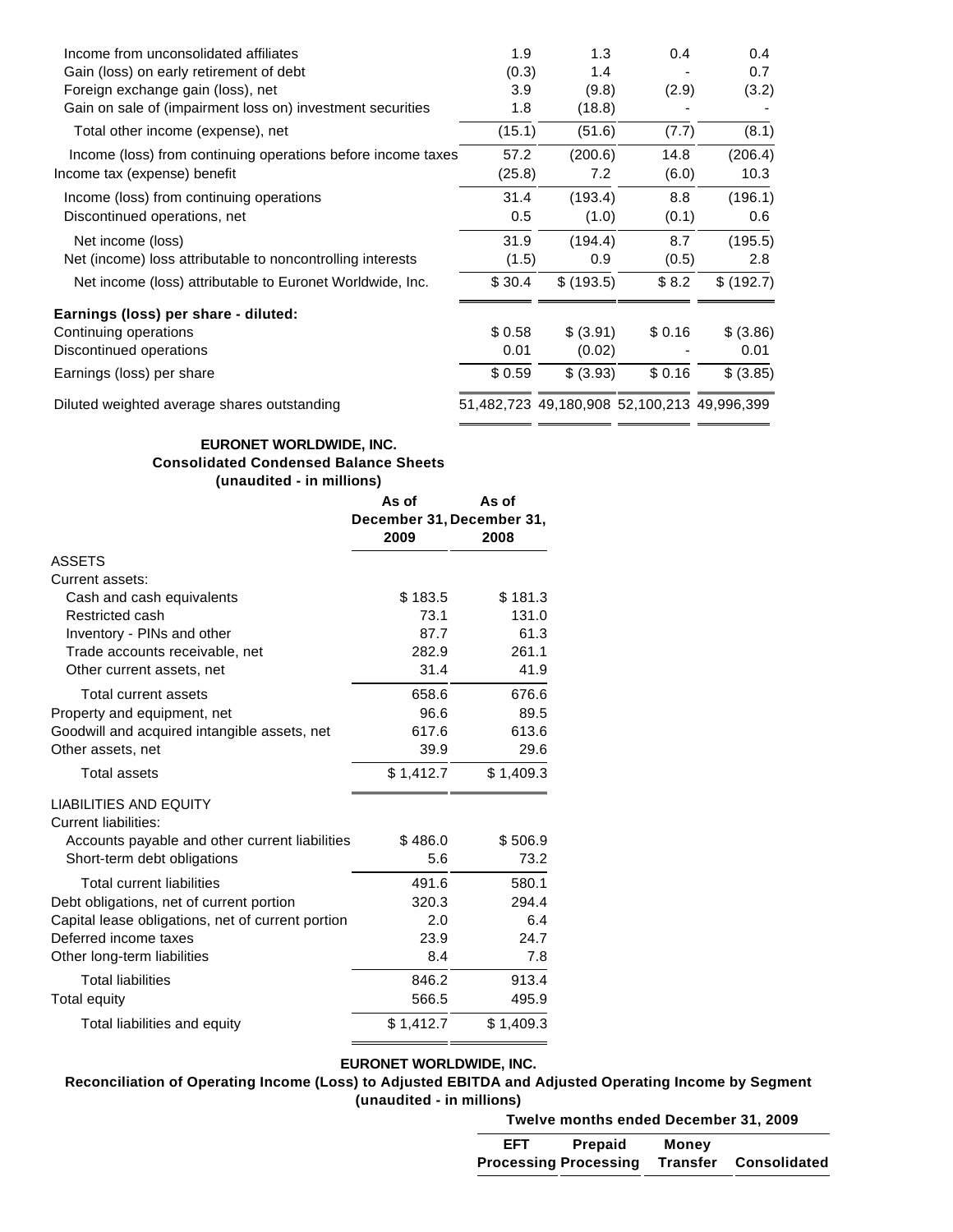| Operating income (loss)                                                        | \$48.3 | \$49.3 | \$ (0.3)                 | \$72.3  |
|--------------------------------------------------------------------------------|--------|--------|--------------------------|---------|
| Deduct: Contract termination fees                                              | (4.4)  |        | $\overline{\phantom{a}}$ | (4.4)   |
| Add: Impairment charges                                                        |        |        | 9.9                      | 9.9     |
| Adjusted operating income                                                      | 43.9   | 49.3   | 9.6                      | 77.8    |
| Add: Depreciation and amortization                                             | 18.6   | 15.2   | 20.7                     | 55.9    |
| Add: Share-based compensation                                                  |        |        |                          | 7.9     |
| Earnings before interest, taxes, depreciation,<br>amortization and share-based |        |        |                          |         |
| compensation (Adjusted EBITDA)                                                 | \$62.5 | \$64.5 | \$30.3                   | \$141.6 |

|                                                                                | Twelve months ended December 31, 2008 |                                                |                                 |                     |
|--------------------------------------------------------------------------------|---------------------------------------|------------------------------------------------|---------------------------------|---------------------|
|                                                                                | <b>EFT</b>                            | <b>Prepaid</b><br><b>Processing Processing</b> | <b>Money</b><br><b>Transfer</b> | <b>Consolidated</b> |
| Operating income (loss)                                                        | \$38.3                                | \$ (4.8)                                       | \$(157.1)                       | \$(149.0)           |
| Add: Impairment charges                                                        |                                       | 50.7                                           | 169.4                           | 220.1               |
| Add: MoneyGram charges                                                         |                                       |                                                |                                 | 3.0                 |
| Adjusted operating income                                                      | 38.3                                  | 45.9                                           | 12.3                            | 74.1                |
| Add: Depreciation and amortization                                             | 19.3                                  | 16.5                                           | 19.4                            | 56.4                |
| Add: Share-based compensation                                                  |                                       | 0.1                                            | $\overline{a}$                  | 8.5                 |
| Earnings before interest, taxes, depreciation,<br>amortization and share-based |                                       |                                                |                                 |                     |
| compensation (Adjusted EBITDA)                                                 | \$57.6                                | \$62.5                                         | \$31.7                          | \$139.0             |

# **EURONET WORLDWIDE, INC.**

#### **Reconciliation of Operating Income (Loss) to Adjusted EBITDA and Adjusted Operating Income by Segment (unaudited - in millions) Three months ended December 31, 2009**

|                                                                                | Three months ended December 31, 2009 |                                      |                          |                              |
|--------------------------------------------------------------------------------|--------------------------------------|--------------------------------------|--------------------------|------------------------------|
|                                                                                | <b>EFT</b><br><b>Processing</b>      | <b>Prepaid</b><br>Processing         | <b>Money</b>             | <b>Transfer Consolidated</b> |
| Operating income                                                               | \$14.3                               | \$12.8                               | \$2.3                    | \$22.5                       |
| Add: Depreciation and amortization<br>Add: Share-based compensation            | 5.1                                  | 4.1                                  | 5.5                      | 15.1<br>2.0                  |
| Earnings before interest, taxes, depreciation,<br>amortization and share-based |                                      |                                      |                          |                              |
| compensation (Adjusted EBITDA)                                                 | \$19.4                               | \$16.9                               | \$7.8                    | \$39.6                       |
|                                                                                |                                      | Three months ended December 31, 2008 |                          |                              |
|                                                                                | <b>EFT</b><br><b>Procassing</b>      | <b>Prepaid</b><br>Procassing         | <b>Money</b><br>Tranefar | Consolidated                 |

|                                                                                | <b>Processing</b> | Processing | Transfer  | <b>Consolidated</b> |
|--------------------------------------------------------------------------------|-------------------|------------|-----------|---------------------|
| Operating income (loss)                                                        | \$10.9            | \$ (39.1)  | \$(164.8) | \$(198.3)           |
| Add: Impairment charges                                                        | $\overline{a}$    | 50.7       | 169.4     | 220.1               |
| Adjusted operating income                                                      | 10.9              | 11.6       | 4.6       | 21.8                |
| Add: Depreciation and amortization                                             | 4.4               | 3.8        | 4.7       | 13.2                |
| Add: Share-based compensation                                                  | $\overline{a}$    | 0.1        |           | 0.9                 |
| Earnings before interest, taxes, depreciation,<br>amortization and share-based |                   |            |           |                     |
| compensation (Adjusted EBITDA)                                                 | \$15.3            | \$15.5     | \$9.3     | \$35.9              |

# **EURONET WORLDWIDE, INC.**

# **Reconciliation of Adjusted Cash Earnings per Share**

**(unaudited - in millions, except share and per share data)**

|                                                                                                           | <b>Year Ended</b><br>December 31, |                     | <b>Three Months Ended</b><br>December 31, |                     |
|-----------------------------------------------------------------------------------------------------------|-----------------------------------|---------------------|-------------------------------------------|---------------------|
|                                                                                                           | 2009                              | 2008                | 2009                                      | 2008                |
| Net income (loss) attributable to Euronet Worldwide, Inc.<br>1.625% convertible debt interest, net of tax | \$30.4<br>3.7                     | \$(193.5)<br>5.4(1) | \$8.2<br>0.6(1)                           | \$(192.7)<br>0.9(1) |
| Income applicable for common shareholders                                                                 | 34.1                              | (188.1)             | 8.8                                       | (191.8)             |